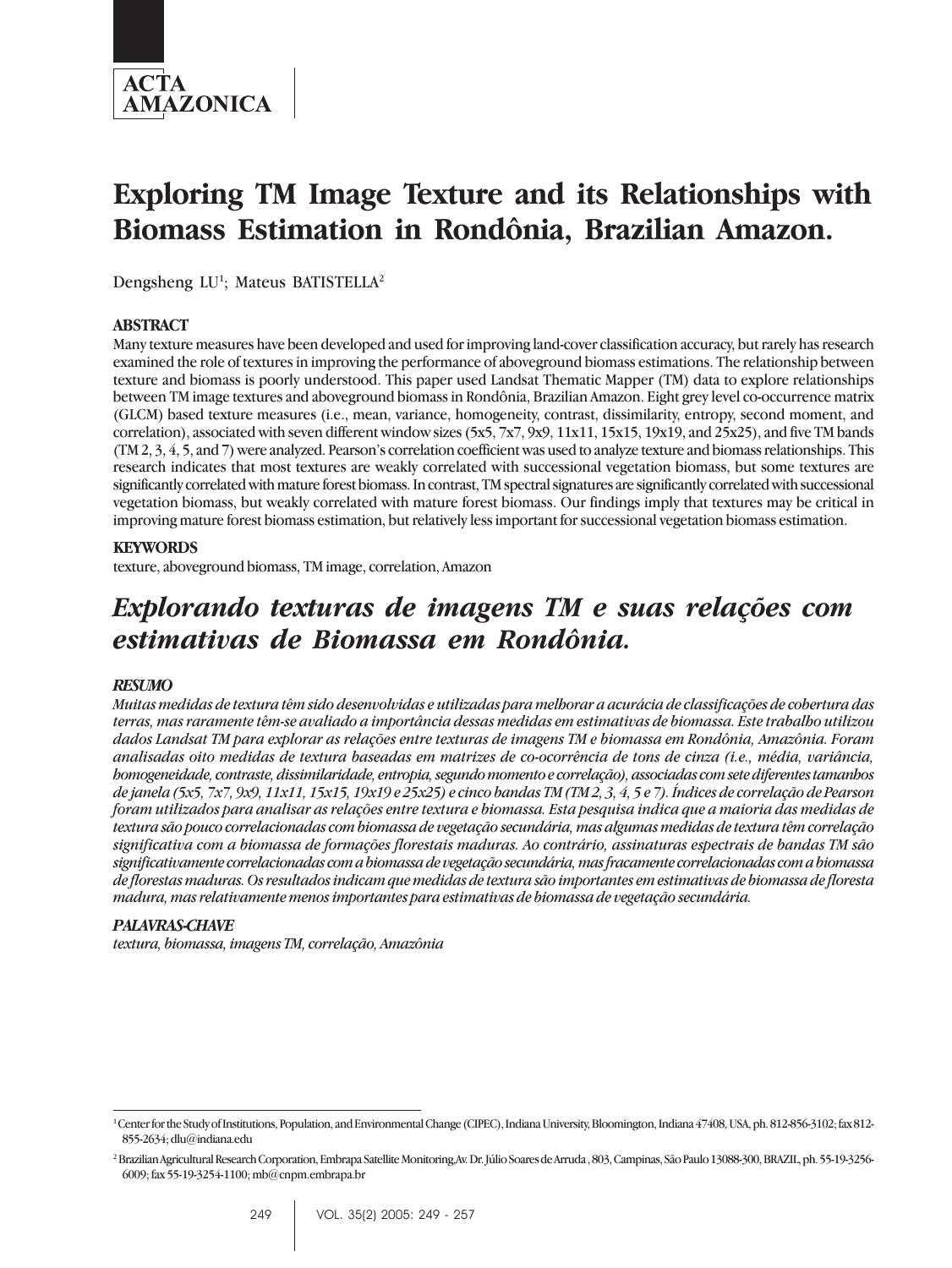

EXPLORING TM IMAGE TEXTURE AND ITS RELATIONSHIPS WITH BIOMASS ESTIMATION IN RONDÔNIA, BRAZILIAN AMAZON.

#### INTRODUCTION

Aboveground biomass governs the potential carbon emission that could be released to the atmosphere due to deforestation. Accurate biomass estimation is necessary to understand impacts of land-use/land-cover (LULC) change on global warming and environmental degradation. In recent years, biomass estimation has attracted scientific interest because regional changes in biomass have been associated with climate and ecosystem changes. The Large Scale Biosphere-Atmosphere Experiment in Amazônia (LBA) has driven its attention to these issues contributing to the development of techniques for sustainable use of the land in the Amazon environment. The results presented in this article belong to a research project led by Indiana University and Embrapa Satellite Monitoring with the support of LBA.

The advantages of remotely sensed data over traditional field inventory methods for biomass estimation have been indicated by a number of publications (Sader *et al*., 1989; Roy & Ravan, 1996; Boyd *et al*., 1999; Nelson *et al*., 2000; Steininger, 2000; Lu *et al*., 2002a). However, previous research has shown the difficulty of biomass estimation based purely on remotesensing spectral signatures because of the influence of increased canopy shadowing within large stands, the heterogeneity of vegetation stand structures, and spectral data saturation (Spanner *et al*., 1990; Roy & Ravan, 1996; Steininger,

2000). The complexity of forest stand structure and species composition in the moist tropical regions result in highly variable standing stocks of biomass and even more variable rate of biomass accumulation following a deforestation event. This presents a challenge for biomass estimation, a challenge that must be addressed.

Texture often refers to the pattern of intensity variations in an image. Many texture measures have been developed (Haralick *et al*., 1973; He & Wang, 1990; Unser, 1995; Riou & Seyler, 1997). In previous research, texture measures were mainly used for LULC classification (Franklin & Peddle, 1989; Marceau *et al*., 1990; Augusteijn *et al*., 1995; Franklin *et al*., 2000; ndi Nyoungui *et al*., 2002; Podest & Saatchi, 2002). Of the many texture measures, the grey-level cooccurrence matrix (GLCM) may be the most common texture used for improving LULC classification (Marceau *et al*., 1990; Franklin *et al*., 2000; ndi Nyoungui *et al*., 2002). However, rarely has research focused on extraction of biomass information using texture measures. The relationships between textures and aboveground biomass are especially poorly understood. For example, how are textures related to biomass estimation? Which texture measure can

effectively extract biomass information? During image processing, what size of moving window is appropriate for a specific texture measure? This paper examines image texture and vegetation aboveground biomass relationships using Landsat Thematic Mapper (TM) data in Rondônia, Brazilian Amazon, as an effort to find suitable textures for biomass estimation.

#### METHODS

#### Study area

Rondônia has experienced intensive LULC change in the past three decades. The deforestation rates in this State range from 1.14 to 2.62% per year between 1991 and 2000, much higher than the overall deforestation rate in the Brazilian Amazon region, which ranges from 0.37 to 0.80% per year at the same period (INPE, 2002). Following the national strategy of regional occupation and development, colonization projects initiated by the Brazilian government in the 1970s played a major role in this process (Moran, 1981). Most colonization projects in the state were designed to settle landless migrants. The immigrants transformed the forested landscape into a mosaic of cultivated crops, pastures, and different stages of successional forests (Batistella *et al*., 2003). Over the Amazon



**Figure 1 -** Location of the study area in the State of Rondônia, Brazilian Amazon.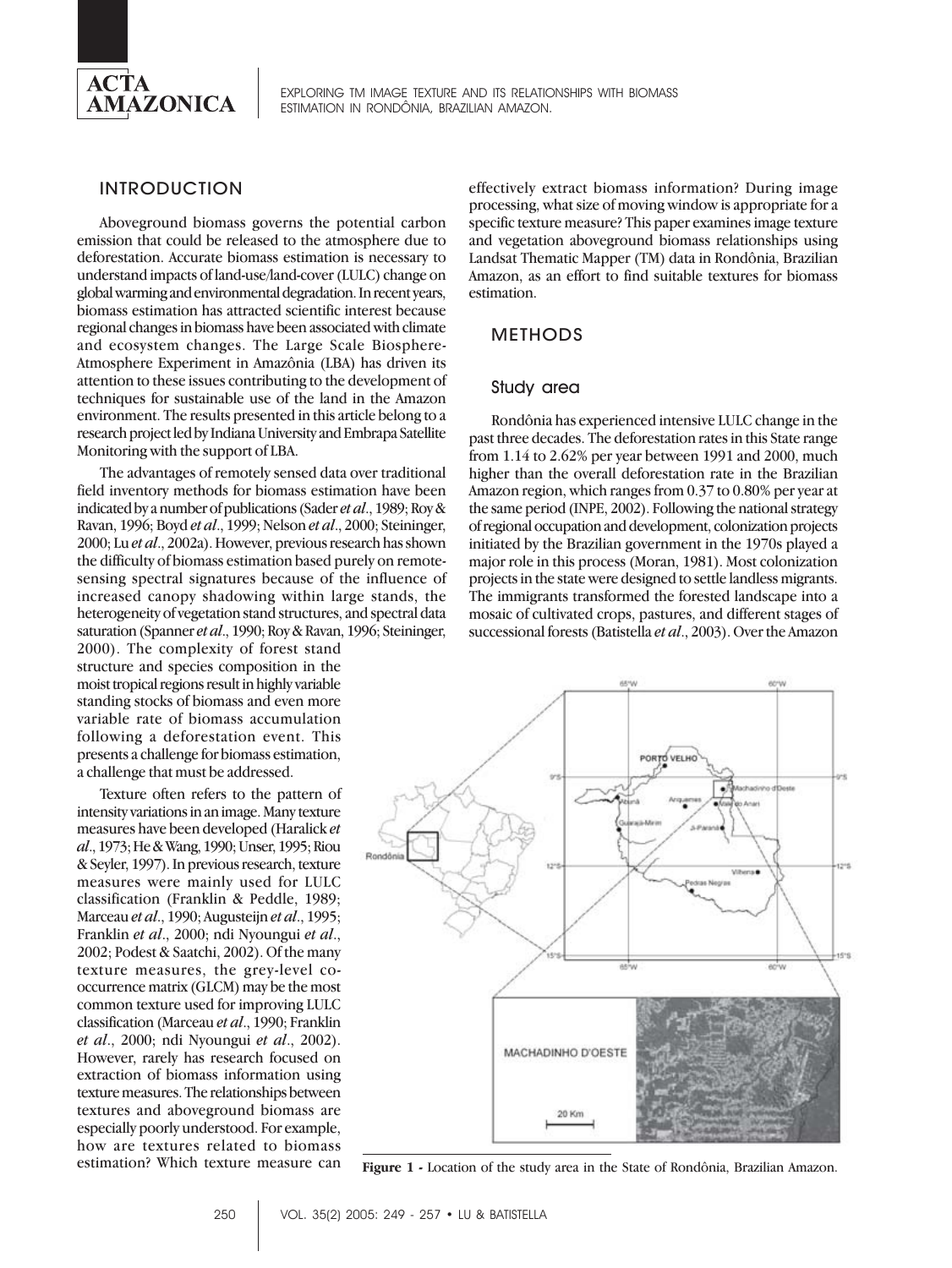

EXPLORING TM IMAGE TEXTURE AND ITS RELATIONSHIPS WITH BIOMASS ESTIMATION IN RONDÔNIA, BRAZILIAN AMAZON.

region, a significant amount of the deforested area is in some stage of secondary succession, requiring that we carefully evaluate biomass and carbon dynamics represented by their heterogeneous vegetation stands.

To evaluate the relationship between image textures and aboveground biomass estimation, we chose the settlement of Machadinho d'Oeste, located in northeastern Rondônia (Figure 1). This is a newer colonization project than areas along BR-364 (Cuiabá-Porto Velho Highway). The settlement of Machadinho covers about 2,000 km<sup>2</sup>. Machadinho is adjacent to the borders with the States of Amazonas and Mato Grosso, which may offer potentials and constraints for future initiatives of conservation and development. The terrain is undulated, ranging from 100 to 450 m above sea level. The climate is classified as equatorial hot and humid, with tropical transition. The well-defined dry season lasts from June to August the annual average precipitation is 2,016 mm, and the annual average temperature is 25.5º C (Rondônia, 1998). Several soil types, including alfisols, oxisols, ultisols, and alluvial soils have been identified (Bognola & Soares, 1999).

#### Field vegetation inventory and biomass estimation

Fieldwork was conducted during the dry season of 1999. Preliminary image classification and band composite printouts indicated candidate areas to be surveyed, and a flight over the areas provided visual insights about the size, condition, and accessibility of each site. The surveys were conducted in areas with relatively homogeneous ecological conditions (e.g., topography, distance from water, and land use) and uniform physiognomic characteristics. After defining the area to be surveyed (plot sample), three subplots  $(1 \text{ m}^2, 9 \text{ m}^2, \text{ and } 100$ m<sup>2</sup>) were randomly selected to accurately represent the variability within the plot sample. The center of each subplot was randomly selected. Total tree height, stem height (the height of the first main branch), and diameter at breast height

(DBH) were measured for all trees in the  $100 \text{ m}^2$  area. Height and DBH were measured for all saplings in the 9  $m<sup>2</sup>$  area. Ground cover estimation and counting of individuals were conducted for seedlings and herbaceous vegetation in the 1 m2 area. Here, seedlings were defined as young trees or shrubs with a stem diameter smaller than 2 cm, saplings as young trees with a stem DBH greater than 2 cm and smaller than 10 cm, and trees as woody plants with a DBH greater than or equal to 10 cm. A detailed description of field data collection can be found in Batistella (2001) and Lu *et al*. (2004).

A total of 43 sample plots were inventoried, including 29 plots for different stages of successional vegetation and 14 plots for mature forests. Table 1 summarizes sample plot distributions as well as the statistical characteristics of aboveground biomass. The vegetation ages of successional forests range from 2 to 13 years.

A database was built to integrate all vegetation data collected during fieldwork. Equation (1) was used to calculate individual tree biomass (Brown *et al*., 1995) and Equation (2) for individual sapling biomass (Honzák *et al*., 1996).

 $YT = 0.0326$  '"  $(DT)^2$  '" H and (1)

 $YS = exp[-3.068 + 0.957 \ln(DS<sup>2</sup> " H)],$  (2)

where DT and DS are the tree and sapling DBH in centimeters, respectively; H is the total tree or sapling height in meters; and YT and YS are the individual tree and sapling biomass in kilograms, respectively. Aboveground biomass (AGB:  $kg/m<sup>2</sup>$ ) was then calculated through Equation (3).

$$
AGB = \sum_{i=1}^{m} YT_i / PA + \sum_{j=1}^{n} YS_j / SPA, \qquad (3)
$$

where *m* is the total tree number in a selected plot (three  $100 \text{ m}^2$  subplots in a plot), and *n* is the total sapling number in a selected plot (three 9 m<sup>2</sup> subplots in a plot). PA and SPA are the plot areas (in square meters) for tree and sapling measurements.

| Table 1 - Distribution of sample plots and statistical characteristics. |                             |                  |                             |                |  |  |
|-------------------------------------------------------------------------|-----------------------------|------------------|-----------------------------|----------------|--|--|
|                                                                         | <b>Successional forests</b> |                  | <b>Mature forests</b>       |                |  |  |
| Sample plot distributions                                               | Biomass ( $\text{kg/m}^2$ ) | Plots (N)        | Biomass ( $\text{kg/m}^2$ ) | Plots(N)       |  |  |
|                                                                         | $2 - 4$                     | 5                | $10 - 14$                   | 4              |  |  |
|                                                                         | $4-6$                       | 5<br>$14 - 18$   |                             |                |  |  |
|                                                                         | $6 - 8$                     | $18 - 22$<br>4   |                             |                |  |  |
|                                                                         | $8 - 10$                    | 5                | $22 - 26$                   |                |  |  |
|                                                                         | $10 - 12$                   | 1                | $26 - 30$                   | 2              |  |  |
|                                                                         | $12 - 14$                   | 4                | $30 - 34$                   |                |  |  |
|                                                                         | $14 - 16$                   | 4                | $34 - 38$                   |                |  |  |
|                                                                         | $16 - 18$                   |                  | >38                         | $\overline{2}$ |  |  |
| <b>Total plots</b>                                                      |                             | 29               |                             | 14             |  |  |
|                                                                         | Mean                        | 8.350<br>24.765  |                             |                |  |  |
|                                                                         | Minimum                     | 2.397            | 11.132                      |                |  |  |
| <b>Statistical characteristics</b>                                      | Maximum                     | 16.778<br>49.470 |                             |                |  |  |
|                                                                         | Std. Dev.                   | 4.455            |                             | 11.805         |  |  |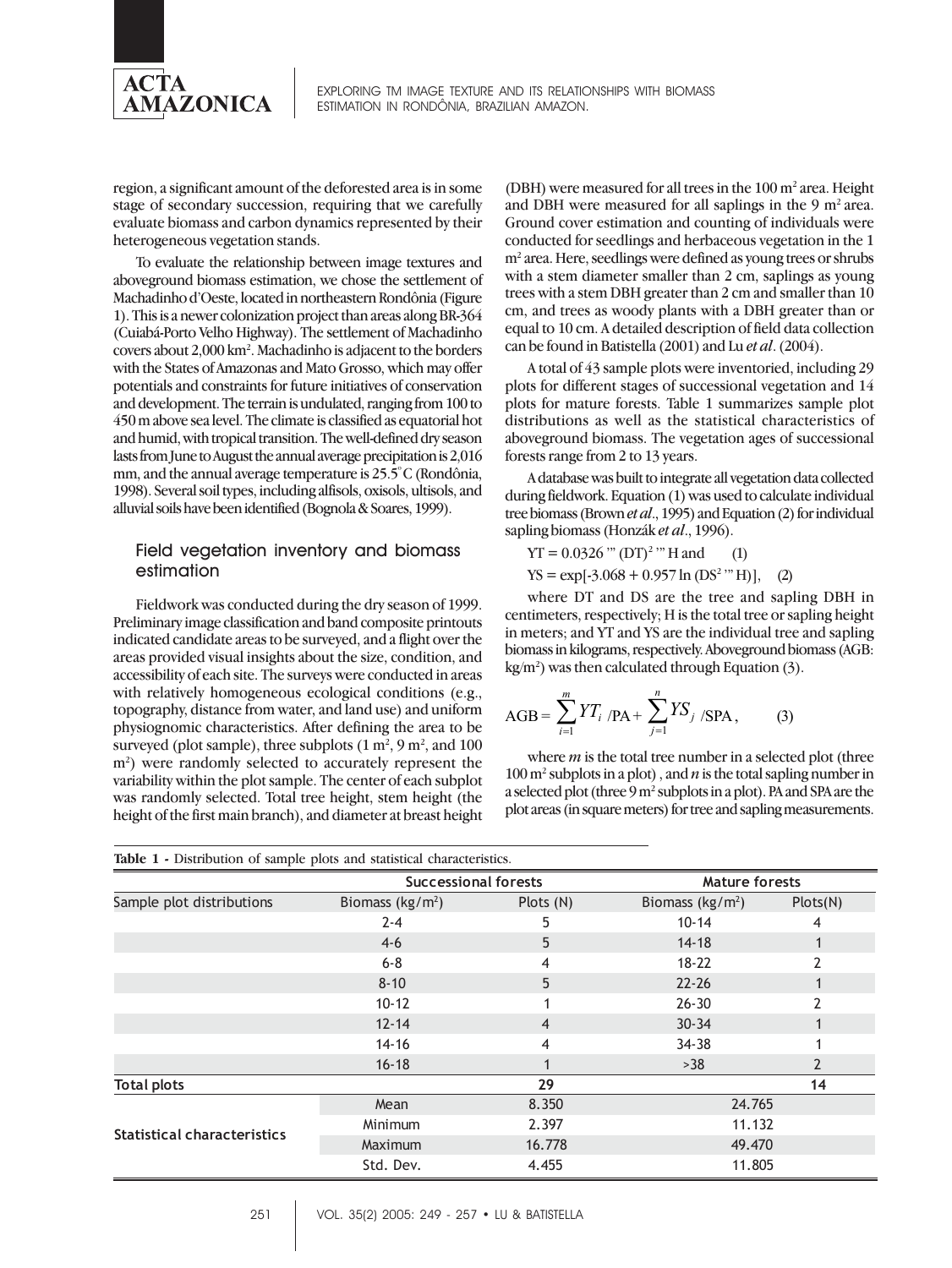

#### Image preprocessing and extraction of TM textures

Accurate geometric rectification and atmospheric calibration are two important aspects in image preprocessing. In this research, Landsat 5 TM data acquired on June 18, 1998 were geometrically rectified using control points taken from topographic maps at 1:100,000 scale. Nearest-neighbor resampling technique was used to resample the original TM image into a pixel size of 30 m by 30 m. A root-mean-square error with less than 0.5 pixels was obtained in rectification. An improved image-based dark object subtraction model was used to calibrate the atmospheric impacts on the TM image spectral responses (Lu *et al*., 2002b). The gain and offset for each band, and the sun elevation angle were obtained from the image header file. Taking clear water as a reference, the path radiance was identified for each band. The atmospheric transmittance values for visible and near infrared bands were an average for each spectral band derived from radiative transfer code (Chavez, 1996). For middle infrared bands, the atmospheric transmittance was set to one. The surface reflectance values after calibration fall within the range between 0 and 1. For the convenience of data analysis, the reflectance values were rescaled to the range between 0 and 100 by multiplying 100 for each pixel value. After image preprocessing, eight GLCM based texture measures (Table 2), associated with five TM bands (bands TM 2, 3, 4, 5, and 7), and seven different sizes of moving windows (5x5, 7x7, 9x9, 11x11, 15x15, 19x19, and 25x25) were calculated.

## RESULTS

## Relationships between GLCM textures and successional vegetation biomass

Table 3 summarizes the relation-ships between successional vegetation biomass and GLCM textures associated with different window sizes and TM bands. The majority of textures are wea-kly correlated with successional vegetation biomass. Only a few textures (i.e., mean and variance textures) are significantly correlated with biomass. For example, texture *mean* with band TM 4 and window sizes of 5x5, 7x7, 9x9, and 11x11; texture *mean* with band TM 5 and 5x5, 7x7, and 9x9; and texture *variance* with TM 4 and window sizes of 15x15 and 19x19 are significantly correlated with successional vegetation biomass. Their coefficients range from 0.42 to 0.54. In contrast, the TM spectral signatures of all bands are significantly correlated with successional vegetation biomass. The coefficients range from 0.42 to 0.68. Band TM 4 has the highest correlation value. These findings imply that spectral signatures are more effective than textures in successional vegetation biomass estimation. However, selecting a suitable texture, such as texture *variance* associated with band TM 4 and a window size of 15x15 may be useful for improving the successional vegetation biomass estimation.

## Analysis of texture and aboveground biomass relationships

To link biomass content of sample plots with TM textures, a set of procedures was undertaken. A window size of 3 by 3 pixels was used to extract the mean texture value for each plot of successional vegetation and mature forests. Pearson's correlation coefficient was used to analyze the relationships between texture and successional vegetation or mature forest biomass. The correlation coefficient measures the strength of linear relationships between two variables. A higher correlation coefficient implies a stronger linear relationship between these two variables. In this study, biomass and texture values were the main variables analyzed. As a comparison, the relationship between TM spectral signatures and biomass was also analyzed.

**Table 2 -** Texture measures used for the study area in Rondônia, Brazilian Amazon.

| No.            | <b>Texture measures</b> | <b>Formula</b>                                                                                         |
|----------------|-------------------------|--------------------------------------------------------------------------------------------------------|
|                | Mean (ME)               | $ME = \sum_{i,j=0}^{N-1} (P_{i},j)$                                                                    |
| $\mathcal{P}$  | Variance (VA)           | VA = $\sum_{i,j=0}^{N-1} P_{i,j} j (i-ME)^{2}$                                                         |
| 3              | Homogeneity (HO)        | HO = $\sum_{i,j=0}^{N-1} \frac{P_{i},j}{1+(i-j)^{2}}$                                                  |
| $\overline{4}$ | Contrast (CO)           | $CO = \sum_{i,j=0}^{N-1} P_{i,j} (i-j)^2$                                                              |
| 5              | Dissimilarity (DI)      | $D I = \sum_{j,i=0}^{N-1} P_{i^j j}  i-j $                                                             |
| 6              | Entropy (EN)            | $EN = \sum_{i,j=0}^{N-1} P_{i^j j} (-InP_{i,j})$                                                       |
| 7              | Second Moment (SM)      | SM = $\sum_{i,j=0}^{N-1} P_{i,j}^2$                                                                    |
| 8              | Correlation (CC)        | $CC = \sum_{i,j=0}^{N-1} P_{i,j} \left[ \frac{(i \cdot ME) (j \cdot ME)}{\sqrt{VA_{i}VA_{i}}} \right]$ |
|                |                         |                                                                                                        |

Notes: 
$$
P_{i,j} = V_{i,j} / \sum_{i,j=0}^{N-1} V_{i,j}
$$

Where  $V_i$  is the value in the cell *i*, *j* (row *i* and column *j*) of the moving window and *N* is the number of rows or columns.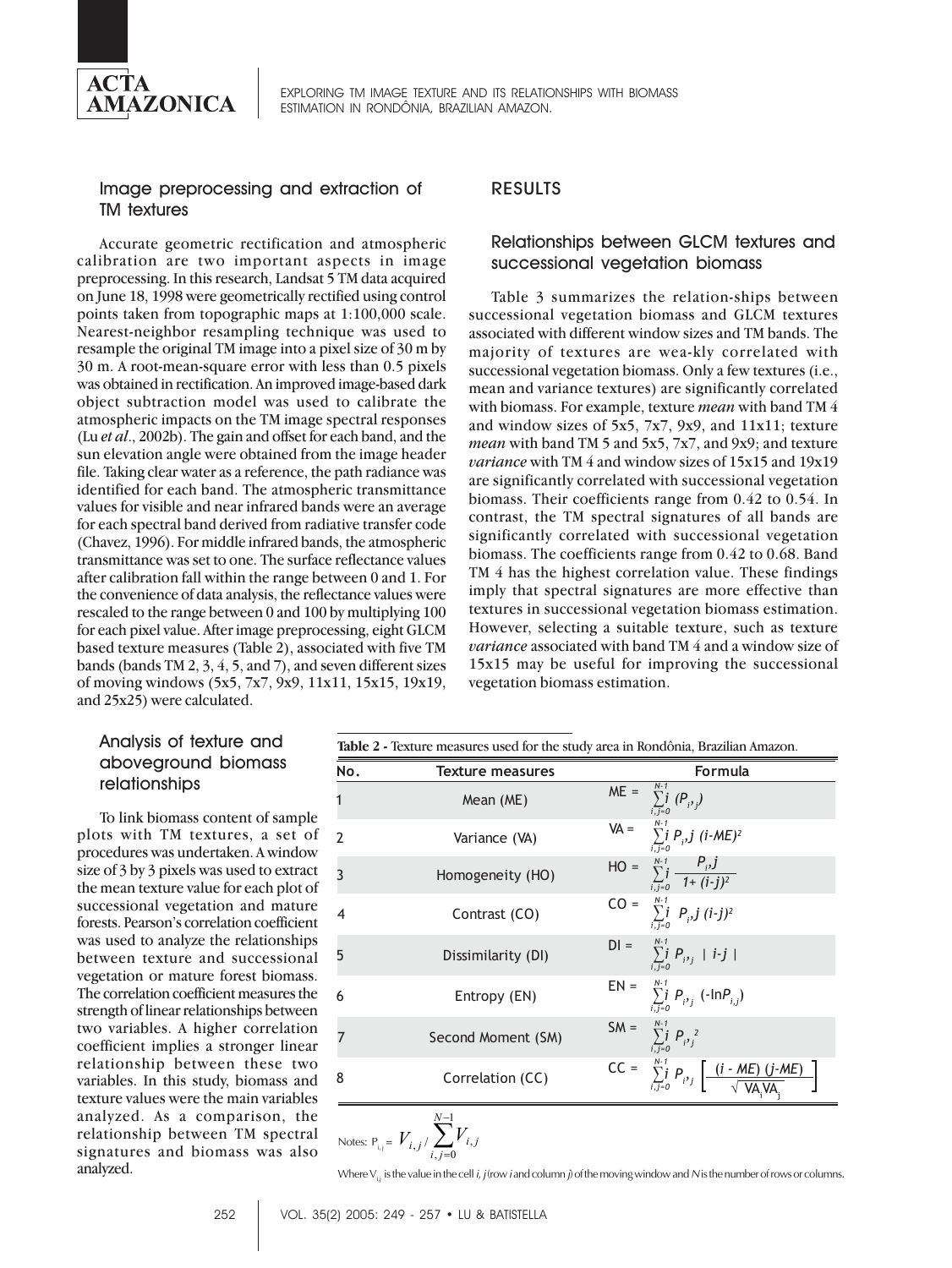

**Table 3 -** Pearson's correlation coefficients between GLCM based textures and successional vegetation biomass for the study area in Rondônia, Brazilian Amazon.

| TM              | TX                     | Window sizes |           |           |           |           |           |          | Spectral  |
|-----------------|------------------------|--------------|-----------|-----------|-----------|-----------|-----------|----------|-----------|
|                 |                        | 5x5          | 7x7       | 9x9       | 11x11     | 15x15     | 19x19     | 25x25    | signature |
|                 | <b>ME</b>              | $-0.472*$    | $-0.368$  | $-0.250$  | $-0.181$  | $-0.11$   | $-0.079$  | $-0.055$ | $-0.508*$ |
|                 | VA                     | 0.119        | 0.211     | 0.188     | 0.100     | $-0.016$  | $-0.060$  | $-0.095$ |           |
| <b>TM 2</b>     | HO                     | 0.018        | $-0.034$  | $-0.061$  | $-0.056$  | $-0.049$  | $-0.024$  | $-0.092$ |           |
|                 | CO                     | 0.297        | 0.256     | 0.174     | 0.091     | 0.057     | 0.051     | 0.070    |           |
|                 | $\mathsf{D}\mathsf{I}$ | 0.132        | 0.148     | 0.121     | 0.081     | 0.060     | 0.043     | 0.088    |           |
|                 | EN                     | $-0.019$     | 0.051     | 0.048     | 0.016     | $-0.037$  | $-0.077$  | $-0.050$ |           |
|                 | SM                     | 0.041        | $-0.008$  | $-0.003$  | 0.032     | 0.098     | 0.153     | 0.113    |           |
|                 | CC                     | 0.093        | $-0.127$  | $-0.173$  | $-0.187$  | $-0.132$  | $-0.007$  | 0.038    |           |
|                 | <b>ME</b>              | $-0.309$     | $-0.231$  | $-0.153$  | $-0.123$  | $-0.098$  | $-0.089$  | $-0.076$ |           |
|                 | VA                     | 0.215        | 0.225     | 0.155     | 0.037     | $-0.060$  | $-0.095$  | $-0.119$ |           |
|                 | HO                     | $-0.220$     | $-0.229$  | $-0.209$  | $-0.179$  | $-0.134$  | $-0.074$  | $-0.128$ |           |
|                 | CO                     | 0.284        | 0.202     | 0.070     | $-0.018$  | $-0.044$  | $-0.035$  | 0.006    |           |
| TM <sub>3</sub> | DI                     | 0.262        | 0.231     | 0.156     | 0.096     | 0.057     | 0.025     | 0.060    | $-0.441*$ |
|                 | EN                     | 0.264        | 0.233     | 0.184     | 0.128     | 0.051     | $-0.005$  | 0.003    |           |
|                 | SM                     | $-0.260$     | $-0.279$  | $-0.223$  | $-0.143$  | $-0.025$  | 0.061     | 0.043    |           |
|                 | CC                     | $-0.082$     | 0.025     | $-0.050$  | $-0.235$  | $-0.279$  | $-0.205$  | $-0.165$ |           |
|                 | <b>ME</b>              | $-0.501*$    | $-0.475*$ | $-0.453*$ | $-0.423*$ | $-0.331$  | $-0.222$  | $-0.123$ | $-0.680*$ |
|                 | VA                     | 0.056        | 0.012     | $-0.106$  | $-0.287$  | $-0.482*$ | $-0.475*$ | $-0.361$ |           |
|                 | HO                     | 0.082        | 0.031     | $-0.010$  | $-0.019$  | $-0.033$  | 0.001     | $-0.014$ |           |
|                 | CO                     | $-0.090$     | $-0.093$  | $-0.073$  | $-0.099$  | $-0.175$  | $-0.244$  | $-0.192$ |           |
| <b>TM4</b>      | $\mathsf{D}\mathsf{I}$ | $-0.061$     | $-0.048$  | $-0.031$  | $-0.051$  | $-0.098$  | $-0.158$  | $-0.137$ |           |
|                 | EN                     | 0.177        | 0.101     | 0.039     | $-0.059$  | $-0.110$  | $-0.047$  | $-0.116$ |           |
|                 | SM                     | $-0.200$     | $-0.101$  | $-0.033$  | $-0.077$  | 0.151     | $-0.300$  | 0.034    |           |
|                 | CC                     | $-0.008$     | 0.063     | $-0.048$  | $-0.128$  | $-0.236$  | $-0.165$  | 0.150    |           |
|                 | <b>ME</b>              | $-0.539*$    | $-0.495*$ | $-0.423*$ | $-0.363$  | $-0.287$  | $-0.244$  | $-0.170$ | $-0.571*$ |
|                 | VA                     | 0.262        | 0.294     | 0.277     | 0.212     | 0.073     | $-0.050$  | $-0.146$ |           |
|                 | HO                     | $-0.218$     | $-0.279$  | $-0.283$  | $-0.274$  | $-0.215$  | $-0.158$  | $-0.179$ |           |
|                 | CO                     | 0.289        | 0.257     | 0.176     | 0.128     | 0.059     | $-0.042$  | $-0.043$ |           |
| <b>TM 5</b>     | DI                     | 0.269        | 0.276     | 0.228     | 0.193     | 0.126     | 0.039     | 0.044    |           |
|                 | EN                     | 0.244        | 0.202     | 0.173     | 0.178     | 0.134     | 0.036     | $-0.035$ |           |
|                 | SM                     | $-0.238$     | $-0.175$  | $-0.135$  | $-0.195$  | $-0.101$  | $-0.043$  | $-0.111$ |           |
|                 | CC                     | 0.213        | 0.224     | 0.187     | 0.015     | $-0.103$  | $-0.100$  | $-0.142$ |           |
|                 | <b>ME</b>              | $-0.351$     | $-0.306$  | $-0.234$  | $-0.195$  | $-0.172$  | $-0.173$  | $-0.128$ |           |
| TM <sub>7</sub> | VA                     | 0.168        | 0.237     | 0.213     | 0.135     | 0.004     | $-0.095$  | $-0.130$ | $-0.424*$ |
|                 | HO                     | 0.072        | $-0.006$  | $-0.004$  | 0.003     | 0.001     | $-0.002$  | $-0.037$ |           |
|                 | CO                     | 0.203        | 0.168     | 0.073     | 0.023     | 0.001     | $-0.026$  | 0.029    |           |
|                 | $\mathsf{D}\mathsf{I}$ | 0.077        | 0.098     | 0.045     | 0.014     | 0.001     | $-0.010$  | 0.039    |           |
|                 | EN                     | $-0.031$     | 0.103     | 0.140     | 0.113     | 0.033     | $-0.033$  | $-0.065$ |           |
|                 | SM                     | 0.055        | $-0.063$  | $-0.122$  | $-0.099$  | $-0.051$  | 0.009     | 0.068    |           |
|                 | CC                     | 0.181        | 0.073     | 0.020     | $-0.040$  | $-0.007$  | 0.018     | 0.042    |           |

NOTE: '\*' means significant at 0.05 confidence level.

TX means texture measures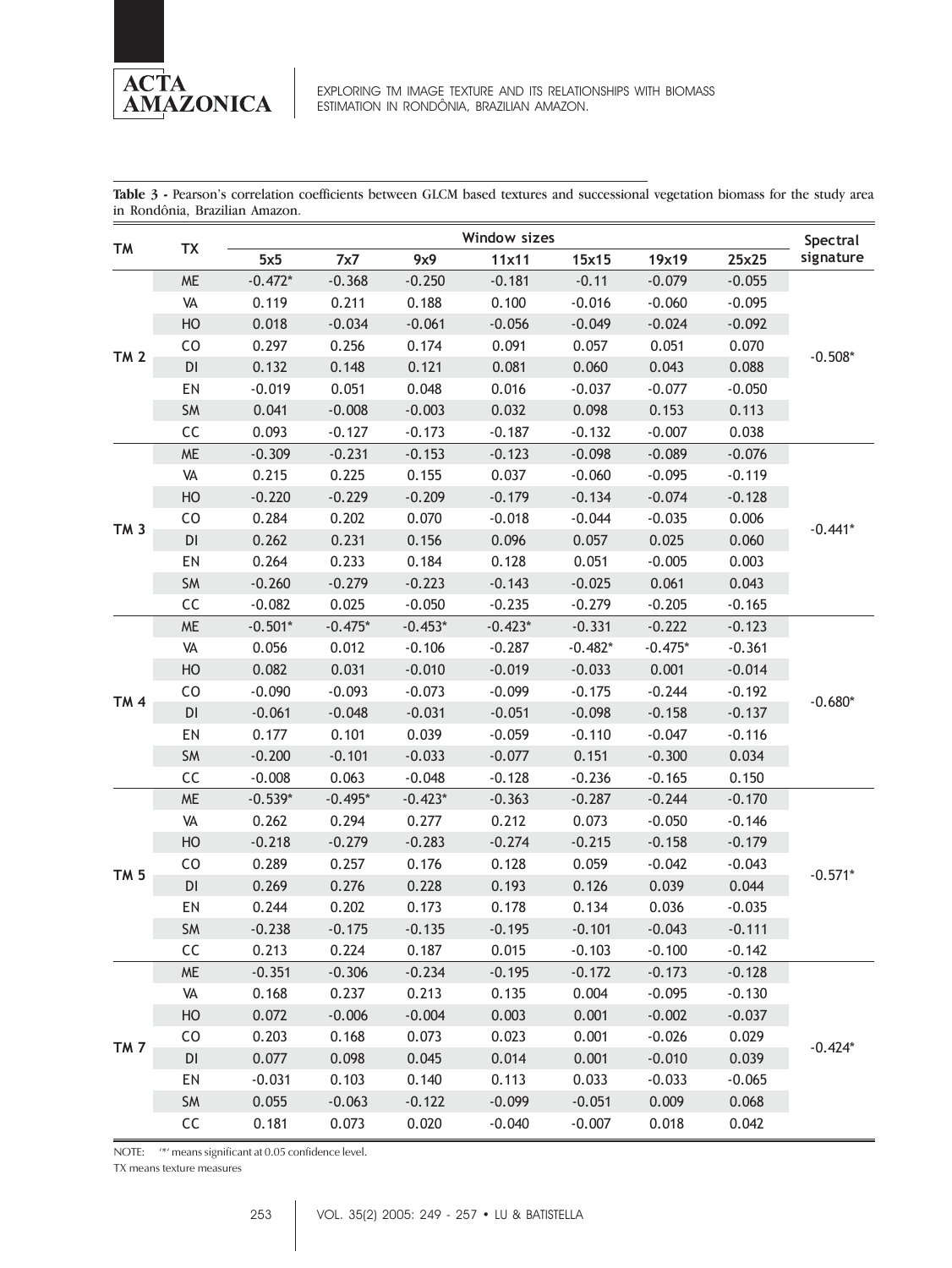

**Table 4 -** Pearson's correlation coefficients between GLCM based textures and mature forest biomass for the study area in Rondônia, Brazilian Amazon.

|                 |           | Window sizes |           |           |          |          |          |           | Spectral  |
|-----------------|-----------|--------------|-----------|-----------|----------|----------|----------|-----------|-----------|
| TM              | <b>TX</b> | 5x5          | 7x7       | 9x9       | 11x11    | 15x15    | 19x19    | 25x25     | signature |
|                 | $ME$      | $-0.137$     | $-0.096$  | $-0.049$  | 0.007    | 0.148    | 0.266    | 0.354     | 0.015     |
|                 | VA        | $-0.220$     | 0.006     | 0.031     | 0.021    | 0.164    | 0.422    | $0.575*$  |           |
|                 | HO        | 0.172        | 0.055     | $-0.181$  | $-0.319$ | $-0.389$ | $-0.439$ | $-0.440$  |           |
| <b>TM 2</b>     | CO        | $-0.043$     | 0.142     | 0.203     | 0.260    | 0.324    | 0.445    | $0.535*$  |           |
|                 | DI        | $-0.148$     | 0.004     | 0.227     | 0.348    | 0.403    | 0.478    | 0.498     |           |
|                 | EN        | $-0.221$     | $-0.161$  | $-0.034$  | 0.078    | 0.163    | 0.243    | 0.307     |           |
|                 | SM        | 0.204        | 0.147     | 0.076     | $-0.012$ | $-0.085$ | $-0.178$ | $-0.218$  |           |
|                 | CC        | 0.330        | 0.190     | $-0.019$  | $-0.093$ | $-0.030$ | 0.009    | $-0.065$  |           |
|                 | <b>ME</b> | $-0.108$     | $-0.108$  | $-0.085$  | $-0.024$ | 0.158    | 0.307    | 0.398     |           |
|                 | VA        | $-0.025$     | 0.070     | 0.049     | 0.030    | 0.180    | 0.445    | $0.594*$  |           |
|                 | HO        | 0.099        | $-0.030$  | $-0.190$  | $-0.317$ | $-0.455$ | $-0.489$ | $-0.485$  |           |
|                 | CO        | 0.117        | 0.423     | 0.208     | 0.266    | 0.344    | 0.465    | $0.543*$  |           |
| TM <sub>3</sub> | DI        | $-0.055$     | 0.131     | 0.309     | 0.394    | 0.470    | $0.552*$ | $0.549*$  | 0.04      |
|                 | EN        | $-0.031$     | $-0.055$  | $-0.017$  | 0.010    | 0.133    | 0.238    | 0.336     |           |
|                 | SM        | 0.083        | 0.157     | 0.188     | 0.182    | 0.083    | 0.002    | $-0.116$  |           |
|                 | CC        | 0.065        | 0.115     | 0.070     | 0.046    | $-0.037$ | $-0.023$ | $-0.127$  |           |
|                 | $ME$      | $-0.241$     | $-0.285$  | $-0.275$  | $-0.216$ | $-0.118$ | $-0.075$ | $-0.036$  | 0.032     |
|                 | VA        | 0.096        | 0.084     | 0.055     | 0.054    | 0.109    | 0.132    | 0.166     |           |
|                 | HO        | $-0.229$     | $-0.224$  | $-0.227$  | $-0.272$ | $-0.343$ | $-0.410$ | $-0.372$  |           |
|                 | CO        | 0.212        | 0.280     | 0.320     | 0.367    | 0.458    | 0.406    | 0.327     |           |
| <b>TM4</b>      | DI        | 0.167        | 0.231     | 0.282     | 0.346    | 0.448    | 0.445    | 0.379     |           |
|                 | EN        | 0.015        | 0.039     | $-0.032$  | $-0.046$ | $-0.058$ | 0.014    | 0.128     |           |
|                 | SM        | $-0.046$     | 0.016     | 0.062     | 0.041    | 0.015    | $-0.080$ | $-0.430$  |           |
|                 | CC        | 0.059        | $-0.159$  | 0.052     | 0.019    | 0.183    | 0.183    | 0.070     |           |
|                 | $ME$      | $-0.574*$    | $-0.621*$ | $-0.609*$ | $-0.491$ | $-0.181$ | 0.027    | 0.192     | $-0.397$  |
|                 | VA        | 0.054        | 0.080     | 0.072     | 0.111    | 0.386    | $0.565*$ | $0.587*$  |           |
|                 | HO        | 0.004        | $-0.113$  | $-0.207$  | $-0.279$ | $-0.436$ | $-0.529$ | $-0.549*$ |           |
|                 | CO        | 0.158        | 0.290     | 0.373     | 0.485    | $0.602*$ | $0.626*$ | $0.588*$  |           |
| TM <sub>5</sub> | DI        | 0.059        | 0.210     | 0.338     | 0.439    | $0.567*$ | $0.600*$ | $0.577*$  |           |
|                 | EN        | 0.108        | 0.077     | $-0.015$  | 0.001    | 0.018    | 0.100    | 0.219     |           |
|                 | SM        | $-0.095$     | $-0.030$  | 0.104     | $-0.055$ | 0.019    | $-0.040$ | $-0.20$   |           |
|                 | CC        | $-0.512$     | $-0.078$  | 0.145     | 0.261    | $0.576*$ | 0.490    | 0.174     |           |
|                 | <b>ME</b> | $-0.498$     | $-0.554*$ | $-0.526$  | $-0.377$ | $-0.062$ | 0.140    | 0.289     |           |
|                 | VA        | $-0.048$     | $-0.018$  | 0.028     | 0.076    | 0.327    | $0.545*$ | $0.568*$  | $-0.287$  |
| TM <sub>7</sub> | HO        | 0.112        | 0.017     | $-0.143$  | $-0.310$ | $-0.477$ | $-0.511$ | $-0.502$  |           |
|                 | CO        | $-0.206$     | 0.089     | 0.217     | 0.348    | 0.471    | $0.554*$ | $0.556*$  |           |
|                 | DI        | $-0.150$     | 0.008     | 0.192     | 0.350    | 0.489    | $0.544*$ | 0.532     |           |
|                 | EN        | 0.234        | 0.080     | 0.124     | 0.167    | 0.237    | 0.279    | 0.340     |           |
|                 | SM        | $-0.317$     | $-0.226$  | $-0.213$  | $-0.204$ | $-0.217$ | $-0.246$ | $-0.275$  |           |
|                 | CC        | $-0.044$     | $-0.031$  | $-0.150$  | $-0.139$ | $-0.089$ | 0.078    | $-0.037$  |           |

NOTE: '\*' means significant at 0.05 confidence level.

TX means texture measures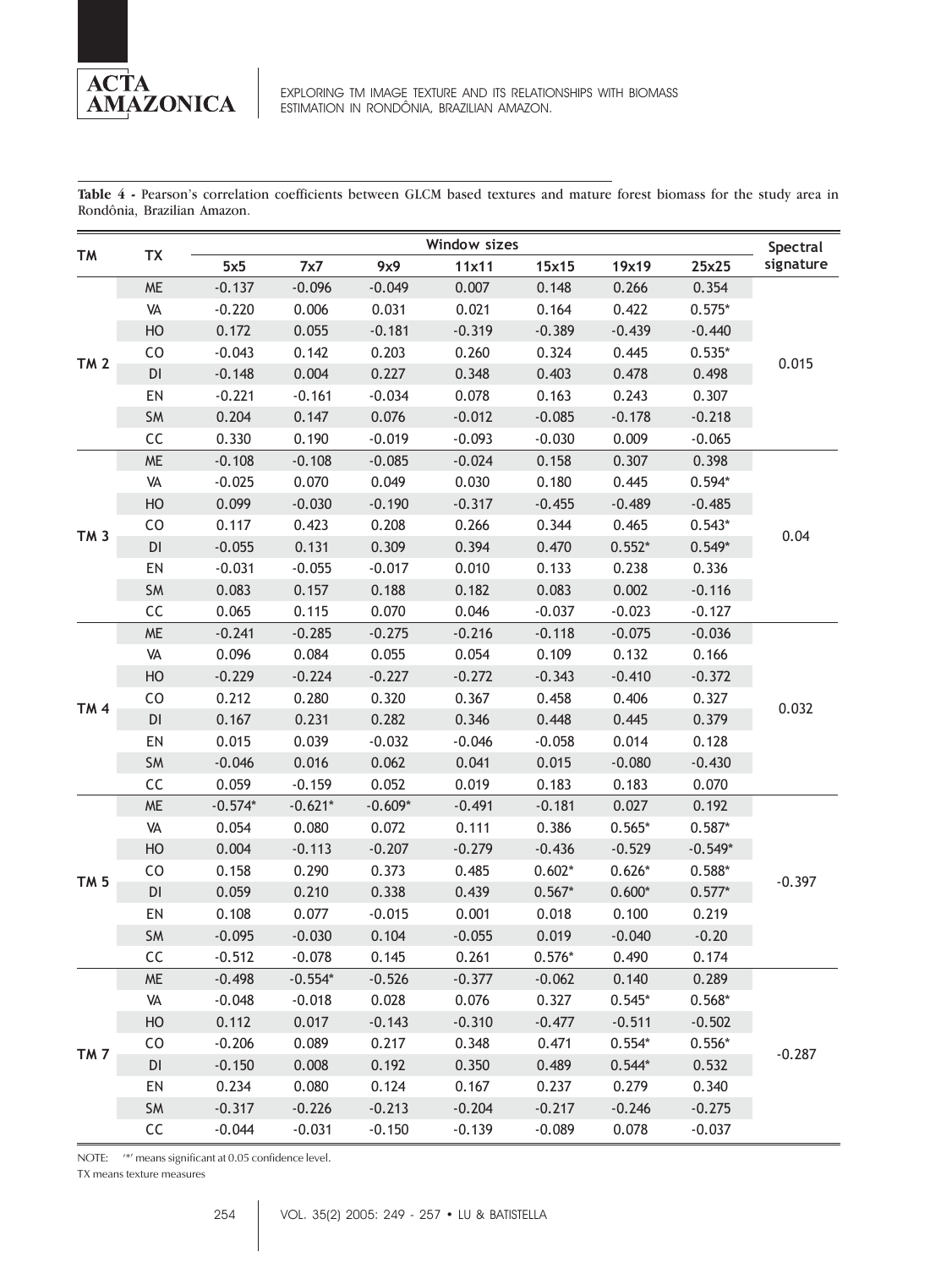

EXPLORING TM IMAGE TEXTURE AND ITS RELATIONSHIPS WITH BIOMASS ESTIMATION IN RONDÔNIA, BRAZILIAN AMAZON.

#### Relationships between GLCM textures and mature forest biomass

Table 4 provides the relationships between mature forest biomass and GLCM textures associated with different window sizes and TM bands. Although most textures are weakly correlated with mature forest biomass, some specific textures are significantly correlated with it. For example, texture *variance, contrast,* and *dissimilarity* associated with bands TM 5 or TM 7 and window sizes of 19x19 or 25x25 are significantly correlated with mature forest biomass. Conversely, no TM spectral signatures are significantly correlated with mature forest biomass. This indicates that textures may be critical variables for mature forest biomass estimation. Spectral signatures *per se* are not sufficient to accurately estimate mature forest biomass. The use of textures or incorporation of textures and spectral signatures is especially necessary to improve the performance of mature forest biomass estimation.

## **DISCUSSION**

This study shows that most textures derived from Landsat TM data are weakly correlated with successional vegetation biomass, but some specific textures are significantly correlated with mature forest biomass. In contrast, TM spectral signatures are significantly correlated with successional vegetation biomass, but weakly correlated with mature forest biomass. The main reason for these findings is the variation in stand structures because optical sensors mainly capture canopy information and associated canopy shadows. In the study area, most successional vegetation stands were less than 10 years old, belonging to initial and intermediate secondary succession. In these stages, the density of saplings and young trees is high, and they account for most of the aboveground biomass (Batistella, 2001; Lu *et al*., 2003). There is no clear stratification between canopy and understory layers. Hence, the impacts of canopy shadows on TM reflectance are limited in the successional stages. Textures smooth the differences of the spectral features among different successional vegetation stages, resulting in poor relationships between textures and successional vegetation biomass.

In mature forest, aboveground biomass and vegetation density can vary considerably depending on soil conditions, species composition, and topography at the sites. Large trees occupy the canopy. Trees with DBH larger than 25 cm dominate, and a considerable number of individuals have a DBH of greater than 30 cm. Many tree individuals are taller than 15 m, and some between 20 and 30 m are present, followed by a few scattered emergent individuals with total height of greater than 30 m. The shade content increases because the canopy layer becomes more heterogeneous, reducing the TM reflectance and resulting in reflectance saturation (Lu *et al*., 2003). Thus, TM spectral signatures cannot effectively reflect the biomass differences between distinct mature forest sites although their biomass amounts vary significantly. The textures can reduce the shade impacts and more effectively extract the biomass information for mature forest, hence, increasing the correlations between texture and mature forest biomass.

Selection of suitable textures for biomass estimation is still a challenge task because textures vary with the characteristics of the landscape under investigation and images used. Identifying suitable textures often involves the determination of appropriate texture measures, moving window sizes, image bands, and so on (Franklin et al., 1996; Chen et al., 2004). Not all texture measures can effectively extract biomass information. Even for the same texture measure, selecting an appropriate window size and image band is crucial. A small window size such as 3x3 often exaggerates the difference within the moving windows, increasing the noise content on the texture image. On the other hand, too large window sizes such as 31x31 or larger cannot effectively extract texture information due to smoothing the texture variation. Also, a large window size implies more processing time. In practice, it is still difficult to identify which texture measures, window sizes, and image bands are best suitable for a specific research topic and lack of a guideline on how to select an appropriate texture. For the study area in Rondônia, Brazilian Amazon, texture variance, contrast, and dissimilarity associated with band TM 5 and a 19x19 window size provided the best correlation with mature forest biomass. This implies that an optimal window size associated with an optimal TM band exists for extraction of biomass information in a specific forest stand structure. Caution needs to be taken when textures are used for extracting specific information such as biomass in different sites because they are dependent on the characteristics of the study area and the image data used.

## **CONCLUSION**

This article shows how results obtained for biomass estimation are related to textures and spectral signatures of TM bands. Our findings indicate that textures are more effective in extracting aboveground biomass information for mature forests than for successional vegetation. As part of our research within the LBA program, we intend to test the procedures used in other western and eastern Amazonian sites. If the textures selected by this study are effective for mature forests basin-wide, we may be able to refine aboveground biomass estimations and, consequently, to improve the evaluations of potential carbon emissions that could be released to the atmosphere due to deforestation. Thus, our challenge is to develop complementary remote sensing methods that are effective to capture and monitor the variation of heterogeneous landscapes in the Amazon.

#### ACKNOWLEDGMENTS

The authors wish to thank the National Science Foundation (grants 95-21918 and 99-06826), the National Aeronautics and Space Administration (grant N005-334), and Brazil's CAPES (Program for the Advancement of Education) for their support, which provided funds for the research. We also thank collaborators in the LBA Program, EMBRAPA Satellite Monitoring, INPE, and the population of the study area in Brazil, who made this work possible.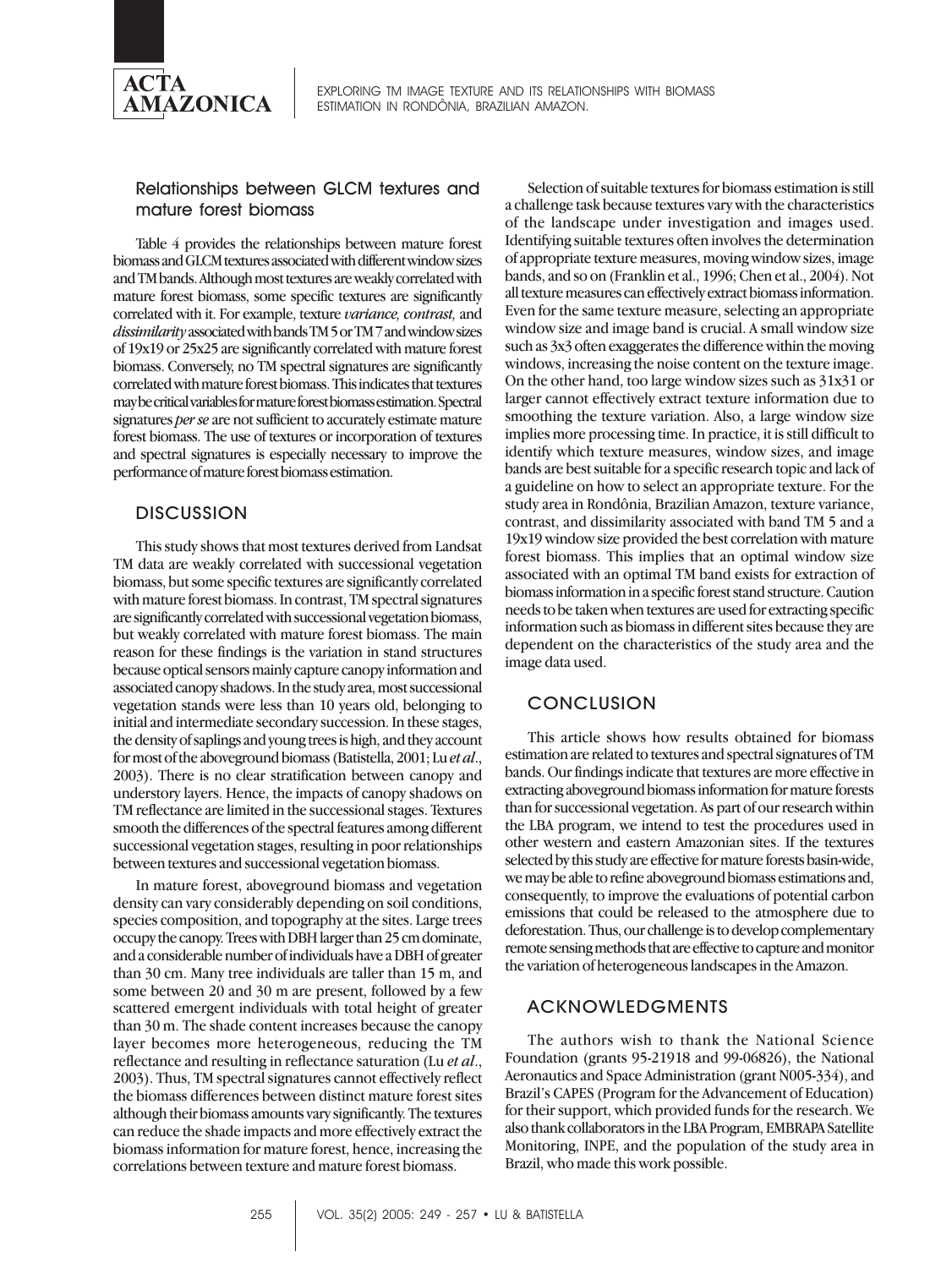

#### LITERATURE CITED

- Augusteijn, M.F.; Clemens, L.E.; Shaw, K.A. 1995. Performance evaluation of texture measures for ground cover identification in satellite images by means of a neural network classifier. *IEEE Transactions on Geoscience and Remote Sensing*, 33: 616-625.
- Batistella, M. 2001. *Landscape change and land-use/land-cover dynamics in Rondônia, Brazilian Amazon*, Ph.D. diss., Indiana University, Bloomington, Indiana, 399 p.
- Batistella, M.; Robeson, S.; Moran, E. F. 2003. Settlement design, forest fragmentation, and landscape change in Rondônia, Amazônia. *Photogrammetric Engineering and Remote Sensing*, 69(7):805-812.
- Bognola, I.A.; Soares, A.F. 1999. Solos das "glebas 01, 02, 03 e 06" do Município de Machadinho d'Oeste, RO. *Pesquisa em Andamento, n.10*. EMBRAPA Monitoramento por Satélite, Campinas, Brazil, 7p.
- Boyd, D.S.; Foody, G.M.; Curran, P.J. 1999. The relationship between the biomass of Cameroonian tropical forests and radiation reflected in middle infrared wavelengths (3.0–5.0um). *International Journal of Remote Sensing*, 20: 1017–1023.
- Brown, I. F.; Martinelli, L.A.; Thomas, W.W.; Moreira, M.Z.; Cid Ferreira, C.A.; Victoria, R.A. 1995. Uncertainty in the biomass of Amazonian forests: an example from Rondônia, Brazil. *Forest Ecology and Management*, 75: 175–189.
- Chavez, P.S. Jr. 1996. Image-based atmospheric corrections revisited and improved. *Photogrammetric Engineering and Remote Sensing*, 62: 1025–1036.
- Chen, D.; Stow, D.A.; Gong, P. 2004. Examining the effect of spatial resolution and texture window size on classification accuracy: an urban environment case. *International Journal of Remote Sensing*, 25: 2177-2192.
- Franklin, S.E.; Peddle, D.R. 1989. Spectral texture for improved class discrimination in complex terrain. *International Journal of Remote Sensing*, 10: 1437-1443.
- Franklin, S.E.; Wulder, M.A.; Lavigne, M.B. 1996. Automated derivation of geographic window sizes for remote sensing digital image texture analysis. *Computers and Geosciences*, 22: 665-673.
- Franklin, S.E.; Hall, R.J.; Moskal, L.M.; Maudie, A.J.; Lavigne, M.B. 2000. Incorporating texture into classification of forest species composition from airborne multispectral images. *International Journal of Remote Sensing*, 21: 61-79.
- Haralick, R.M.; Shanmugam, K.; Dinstein, I. 1973. Textural features for image classification. *IEEE Transactions on Systems, Man and Cybernetics*, SMC-3: 610-620.
- He, D.C.; Wang, L. 1990. Texture unit, textural spectrum and texture analysis. *IEEE Transaction on Geoscience and Remote Sensing*, 28: 509-512.
- Honzák, M.; Lucas, R.M.; do Amaral, I.; Curran, P.J.; Foody, G.M.; Amaral, S. 1996. Estimation of the leaf area index and total biomass of tropical regenerating forests: a comparison of methodologies. *In*: Gash, J.H.C.; Nobre, C.A.; Roberts, J.M.;

Victoria, R.C. (Eds). *Amazonian deforestation and climate*. John Wiley & Sons, Chichester, U.K., p.365–381.

- Instituto Nacional de Pesquisas Espaciais (INPE). 2002. *Monitoring of the Brazilian Amazon forest by satellite 2000- 2001*. INPE, Brazil, 23p.
- Lu, D.; Mausel, P.; Brondizio, E.; Moran, E. 2002a. Above-ground biomass estimation of successional and mature forests using TM images in the Amazon basin. *In*: Richardson, D.; van Oosterom, P. (Eds.). *Advances in Spatial Data Handling*. Springer-Verlag, New York, p.183-196.
- Lu, D.; Mausel, P.; Brondizio, E.; Moran, E. 2002b. Assessment of atmospheric correction methods for Landsat TM data applicable to Amazon basin LBA research. *International Journal of Remote Sensing*, 23: 2651-2671.
- Lu, D.; Moran, E.; Batistella, M. 2003. Linear mixture model applied to Amazonian vegetation classification. *Remote Sensing of Environment*, 87: 456-469.
- Lu, D.; Mausel, P.; Batistella, M.; Moran, E. 2004. Comparison of Land-Cover Classification Methods in the Brazilian Amazon Basin. *Photogrammetric Engineering and Remote Sensing*, 70: 723-731.
- Marceau, D.J.; Howarth, P.J.; Dubois, J.M.; Gratton, D.J. 1990. Evaluation of the grey-level co-occurrence matrix method for land-cover classification using SPOT imagery. *IEEE Transactions on Geoscience and Remote Sensing*, 28: 513-519.
- Moran, E.F. 1981. *Developing the Amazon*. Indiana University Press, Bloomington, Ind., 292p.
- ndi Nyoungui, A.; Tonye, E.; Akono, A. 2002. Evaluation of speckle filtering and texture analysis methods for land cover classification from SAR images. *International Journal of Remote Sensing*, 23: 1895-1925.
- Nelson, R.F.; Kimes, D.S.; Salas, W.A.; Routhier, M. 2000. Secondary forest age and tropical forest biomass estimation using Thematic Mapper imagery. *Bioscience*, 50: 419–431.
- Podest, E.; Saatchi, S. 2002. Application of multiscale texture in classifying JERS-1 radar data over tropical vegetation. *International Journal of Remote Sensing*, 23: 1487-1506.
- Riou, R.; Seyler, F. 1997. Textural analysis of tropical rain forest infrared satellite images. *Photogrammetric Engineering and Remote Sensing*, 63: 515-521.
- Rondônia. 1998. *Diagnóstico sócio-econômico do Estado de Rondônia e assistência técnica para formulação da segunda aproximação do zoneamento sócio-econômicoecológico – Climatologia*, v.1. Governo de Rondônia/ PLANAFLORO, Porto Velho, Brasil. 401p.
- Roy, P.S.; Ravan, S.A. 1996. Biomass estimation using satellite remote sensing data – an investigation on possible approaches for natural forest. *Journal of Bioscience*, 21: 535–561.
- Sader, S.A.; Waide, R.B.; Lawrence, W.T.; Joyce, A.T. 1989. Tropical forest biomass and successional age class relationships to a vegetation index derived from Landsat TM data. *Remote Sensing of Environment*, 28: 143–156.